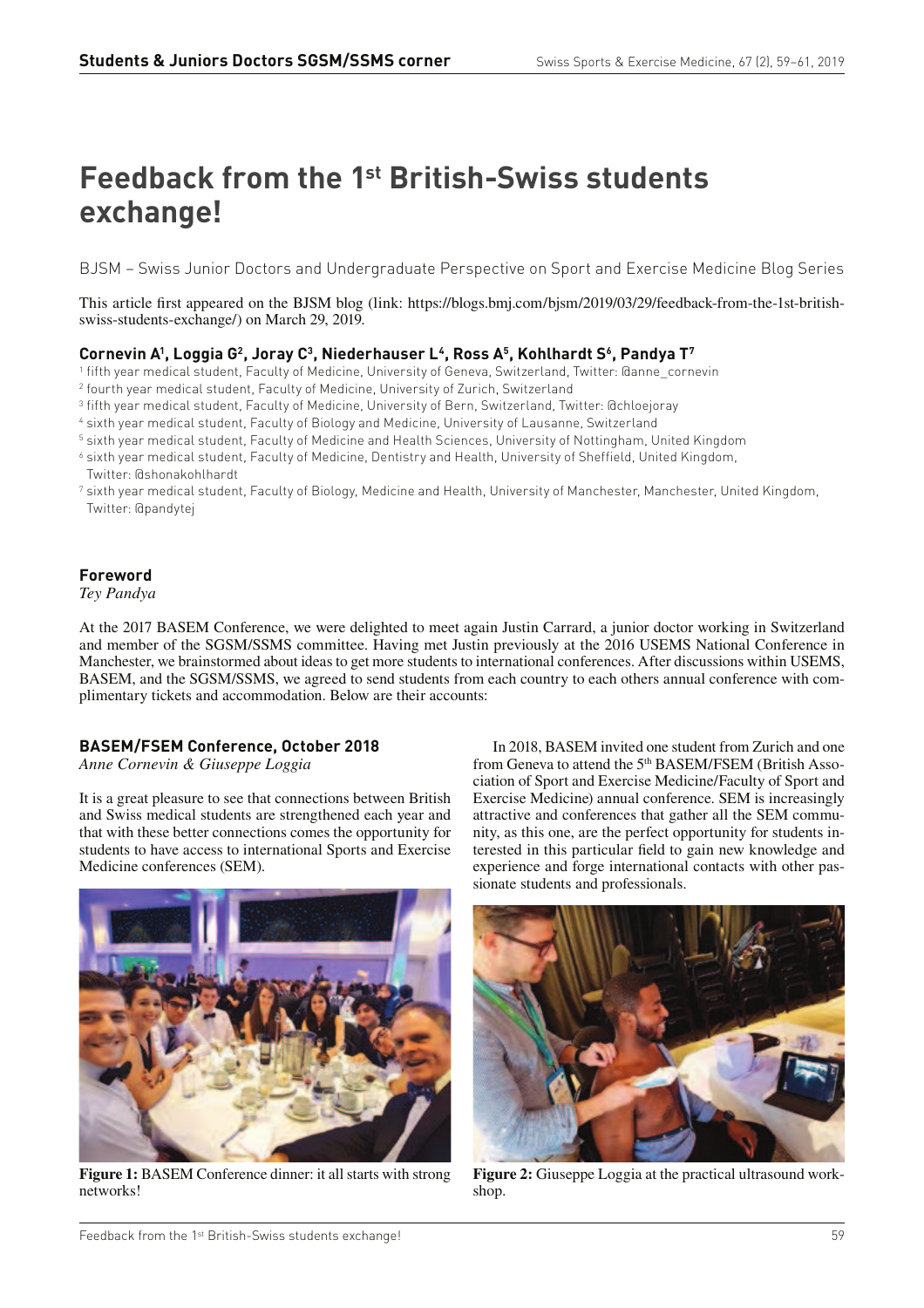Those two days in Leeds have been incredibly rewarding for us Swiss students. We saw the broad approach of SEM ranging from psychiatric to musculoskeletal (MSK) medicine and healthy lifestyle promotion. It was equally useful the long-term contacts that we made. The evening was about getting together at the dinner table, to exchange opinions and experiences with the British students and other attendees of the conference. We can definitely conclude that it was a great experience and that we are looking forward to the next meetings.

## **USEMS Conference, November 2018, Kings College London**

#### *Chloé Joray & Laurène Niederhauser*

BASEM/USEMS also invited one student from Bern and one from Lausanne to take part to the UK National Undergraduate Sports & Exercise Medicine Conference 2018 in London. For both of us, it was our first meeting with the British Sports & Exercise Medicine. If SEM is well implemented in the UK, it is not the case in Switzerland yet. However, thanks to Junior & Students Doctors SGSM/SSMS (junior section of the SGSM/SSMS) and its Students Day, SEM is now a growing discipline among Swiss medical students. Nevertheless, this partnership between Switzerland and the UK is a great opportunity to exchange knowledge and experience in SEM between future doctors. Here after, we would like to share the following two points:

#### *1) "Promoting physical activity in the population will not only help the improvement of health but could also save the planet!"*

This was one of the main messages of Dr. Mike Loosemore (@doctorloosemore), the first speaker of the day. If we all know, that higher levels of physical activity correlates with better mood, decreased incidence of obesity, diabetes, stroke, cancer, osteoporosis and so on, how could physical activity promotion save the planet? By providing an equitable and safe access to mobility, we could reduce gas pollution generated by cars. Easy, no?

#### *2) What to bring back to Switzerland?*

During this day we also had the opportunity to listen to many other speeches on back pain, physical conditioning and furthermore. This conference showed us a brief overview of how wide SEM can be. Moreover, we got to see how the British SEM scene was organized. This journey made us think it could be interesting to reunite at our universities young students and qualified sport physicians to exchange about the development of SEM in our country.

Finally, this conference was an amazing experience and we are looking forward to pursue this exchange program and to get more and more students from Switzerland and United Kingdom visiting each others.

#### 3<sup>rd</sup> Students Day & 1<sup>st</sup> Sportfisio & Swiss Sports **Med Conference, November 2018** *Alexandra Ross & Shona Kohlhardt*

We were warmly welcomed by Chloé Joray, introducing us to the stunning Bern city landscape at night. In the fresh air we gathered and watched the famous light show "Le Petit Prince". This story reminds adults to look beyond the surface and find deeper meaning. Afterwards we shared a drink with members from the Swiss and European Sports Medicine societies.

## *3 rd Student's Day*

We joined 120 students at the third Students Day conference and were inspired by talks about exercise prescription, tendinopathy, team medicine and sport science theory. Speakers such as Tim Gabbett (Australian Sport Scientist) and Gil Rodas (Head of the FC Barça Innovation Hub, F.C. Barcelona Doctor) kindly shared their valued wisdom at both conferences.

After talking to speakers and students over croissants and coffee, we separated into practical sessions to explore sport psychology. We learnt how aggression can be both an instrumental tool against opponents, or hold a positive advantage during a competitive moment. Then we were hands-on in manual medicine and ultrasound workshops.

The day kept a healthy, fresh theme throughout, with small attention to detail; from water bottles at tables, large fruit bowls and fresh flowers around the room, to an active finish at Wankdorf athletics track for "Running Made Fun".



**Figure 3:** Students listening carefully to Dr. Gil Rodas from F.C. Barcelona.

#### 1<sup>st</sup> Sportfisio & Swiss Sports Med Conference, Day 1

This year's Swiss Sports Medicine Conference had three firsts; the first time annual Sportfisio and SGSM conferences joined together, the first time is was held in English and the first time English Students were invited to participate. We signed in among 800 professionals from around the world, excited to learn new advances in Sports Medicine from world-renowned speakers.